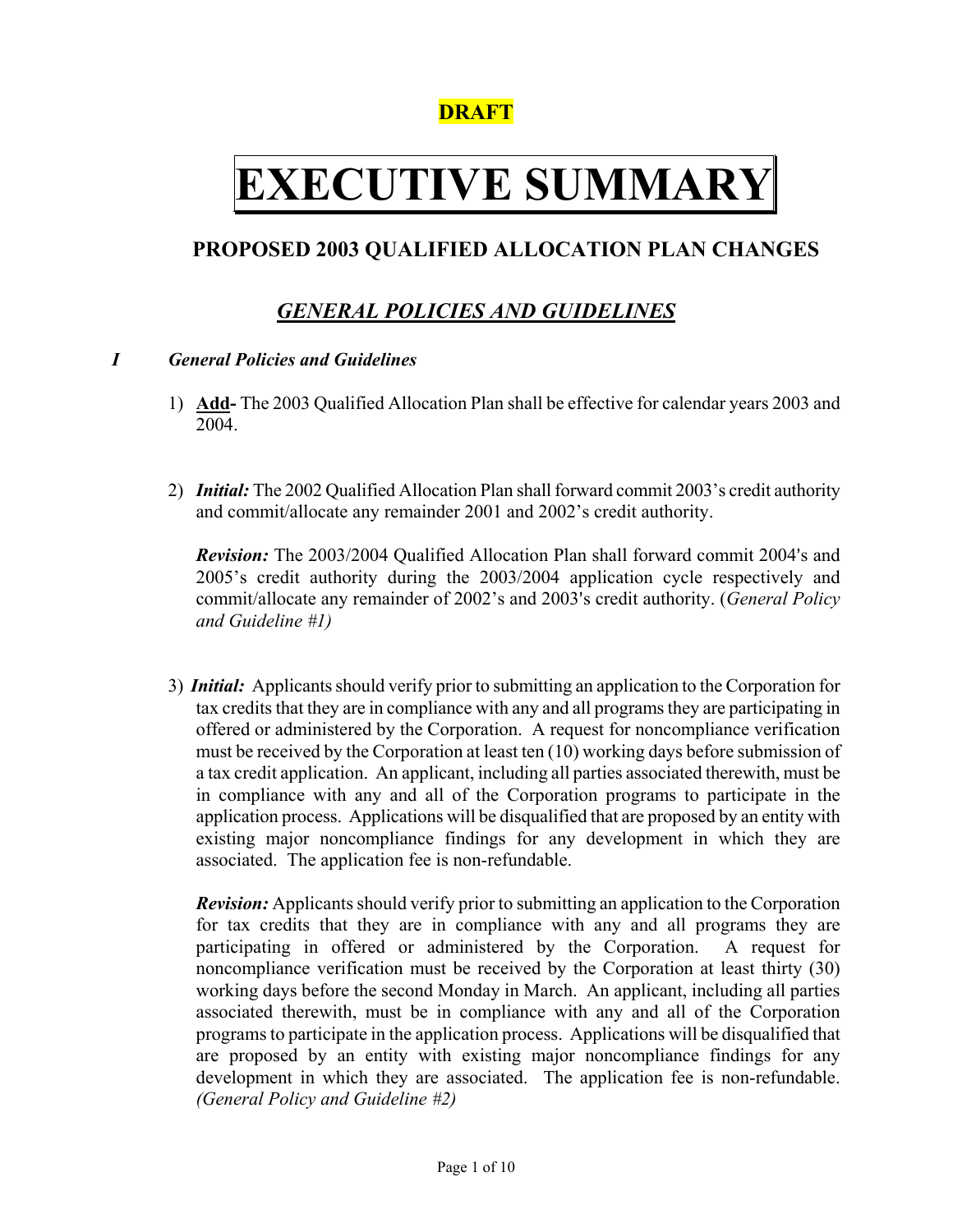#### Pg. 4

#### *Initial:* **Examples of minor noncompliance include, but are not limited to:**

- Isolated instances of administrative noncompliance (failing to execute the policies and procedures stated in the Mississippi Housing Tax Credit Compliance Manual).
- Less critical health and safety violations (minor leak under sink, etc.).

#### *Revision:* **Examples of minor noncompliance include, but are not limited to:**

- Isolated instances of administrative noncompliance (failing to execute the policies and procedures stated in the Mississippi Housing Tax Credit Compliance Manual).
- Violations that require correction but do not impair essential services and safeguards for residents.
- 4) *Initial:* The Corporation will not issue a reservation or commitment to a development requesting tax credits in excess of fifteen percent (15%) of the 2003 per capita component to fill the equity gap.

*Revision:* The Corporation will not issue a reservation or commitment to a development requesting tax credits in excess of fifteen percent (15%) of the 2004 and 2005 per capita component, as estimated by the Corporation, to fill the equity gap. (*General Policy and Guideline #16)*

5) *Initial:* Developments receiving tax credits in 2002 will be required to provide cost certifications after development completion. A cost certification must include all cost categories listed under "Cost Breakdown" in the 2002 tax credit application and conform to the requirements of the Corporation.

*Revision:* Developments receiving tax credits in 2003 or 2004 will be required to provide cost certifications after development completion. A cost certification must include all cost categories listed under "Cost Breakdown" in the 2003 tax credit application and conform to the requirements of the Corporation. *(General Policy and Guideline #30)* 

6) *Initial:* As a condition of application for an allocation of Housing Tax Credits, the Corporation will require the applicant to complete Form 8821, Tax Information Authorization (Rev. 9-98) naming the Corporation as the appointee to receive tax information. The subject form will be included in and submitted with the application package. On line 3 of subject form, in addition to the type of tax, tax form number, and year of period, the following statement must be included in column (d): "Any related federal tax information pertaining to housing tax credits, including audit findings and assessments."

*Revision:* As a condition for an allocation of Housing Tax Credits, the Corporation will require the tax credit recipients to complete Form 8821, Tax Information Authorization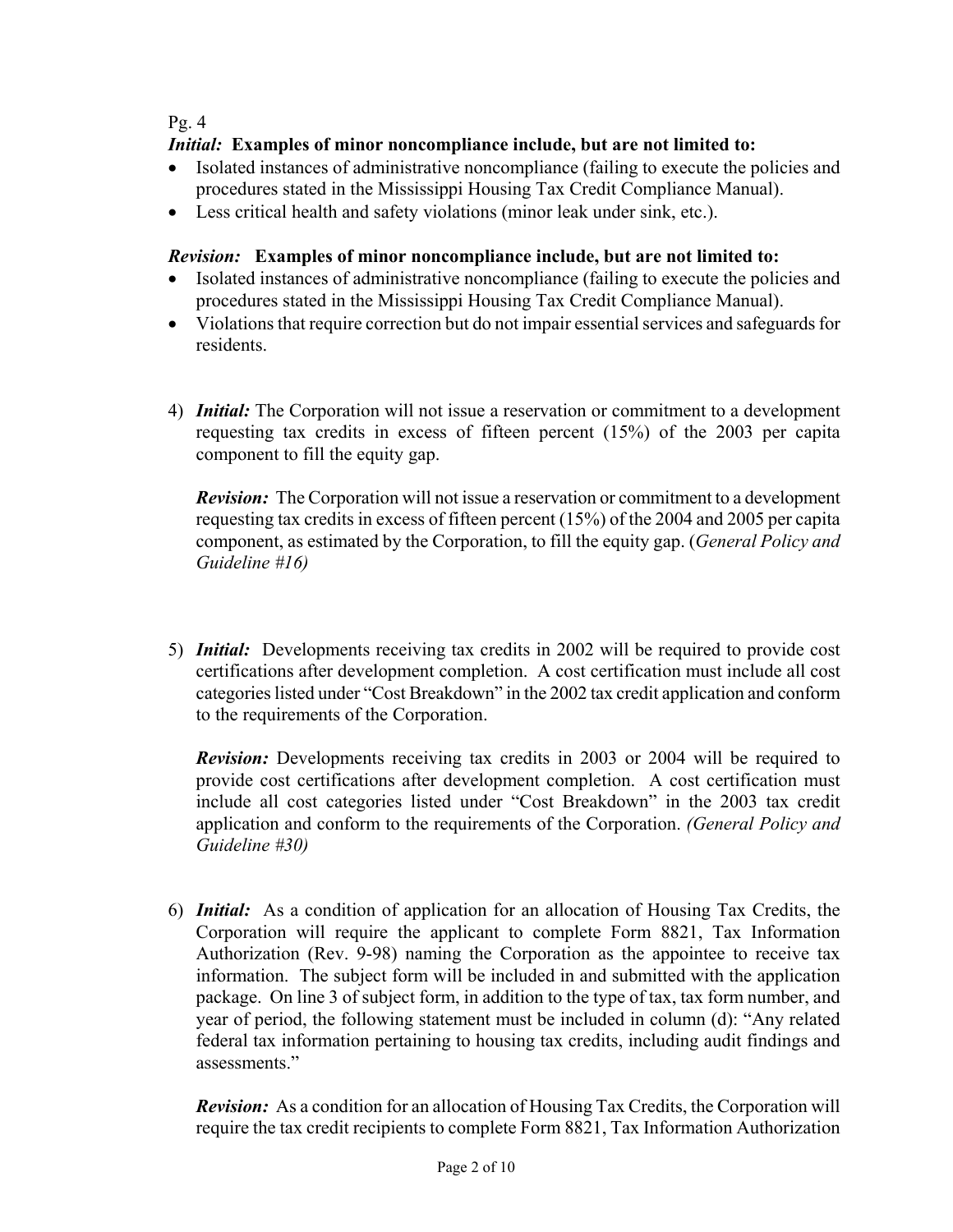(Rev. 9-98) naming the Corporation as the appointee to receive tax information. The subject form will be included in and submitted with the tax credit recipient's reservation package. On line 3 of subject form, in addition to the type of tax, tax form number, and year of period, the following statement must be included in column (d): "Any related federal tax information pertaining to housing tax credits, including audit findings and assessments." *(General Policy and Guideline #39)* 

7) *Initial:* Manufactured and Modular housing units will not be considered acceptable for the developments under this QAP.

*Revision:* Modular housing units only will be considered acceptable for developments under this QAP provided that they are constructed in full compliance with the standards detailed in Exhibit 1, Minimum Modular Housing Requirements. *(General Policy and Guideline #45)* 

## *APPLICATION CYCLE AND FEES*

#### *I Application Cycle*

*Initial:* February 18 - March 18, 2002

*Revision:* Begin the third Monday in February and end the third Monday in March

*Initial:* Credits not allocated or recaptured during the proposed competition will be carried forward to calendar year 2003 subject to Internal Revenue Service ruling.

*Revision:* Credits not allocated or credits recaptured during the proposed competition will be carried forward to the next calendar year subject to Internal Revenue Service ruling.

*Initial:* All inquiries regarding the QAP must be made prior to March 11, 2002. The Corporation will not provide any technical assistance beyond that day.

*Revision:* All inquiries of MHC Allocation staff, regarding the QAP application or its process, must be made prior to the second Monday in March. The Corporation will not provide any technical assistance beyond that day.

#### *II Fees*

#### *Revision:* Change **Servicing Fee** to **Allocation and Monitoring Fee**

*Revision:* Delete 1% of the servicing fee for the rental assistance pool and change fee structure to 2.5% being used for allocation and monitoring.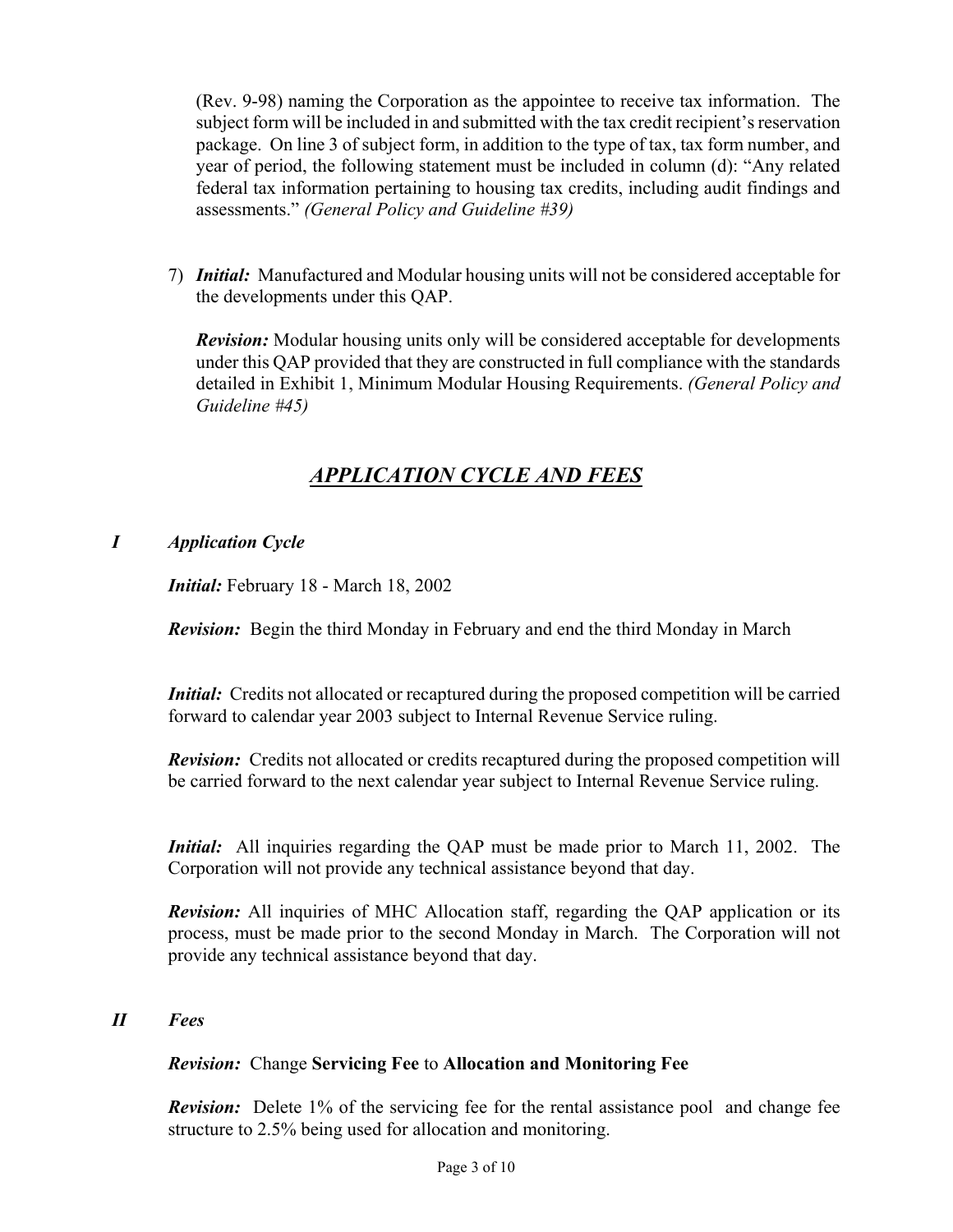## *TAX EXEMPT BONDS*

 *Add to 2nd paragraph-* In addition, Tax-Exempt Bond deals may not be subject to the same underwriting restrictions as proposed competitive tax credits developments.

## *SET-A-SIDES*

1) *Initial:* For 2002, the State of Mississippi will allocate credits from its 2003 per capita credit authority, unused credits from previous years, returned credits and national pool credits, if applicable.

 *Revision:* For 2003 and 2004, the State of Mississippi will allocate credits from its 2004 and 2005 per capita credit authority, unused credits from previous years, returned credits and national pool credits, if applicable.

2) *Initial:* Non-profit entities will have available for 2002, ten percent (10%) of 2003's total credit allocation authority.

*Revision:* Non-profit entities will have available for 2003 and 2004 respectively, ten percent (10%) of 2004's and 2005's total credit allocation authority.

3) *Initial:* The Corporation will set-a-side for Rural Development (RD) Section 515 developments for 2002 three hundred fifty thousand dollars (\$350,000) of 2003's total credit allocation authority for tax credit applicants meeting the eligibility criteria contained within this plan.

 *Revision:* **Delete** Rural Development (RD) Section 515 set-a-side.

4) *Initial:* The Corporation will set-a-side for Inner City Jackson three hundred fifty thousand dollars (\$350,000) of 2003's credit authority for developments located within the city of Jackson (Jackson State University area and Farish Street Historic District)

 *Revision:* Delete this set-a-side due to lack of participation

5) *Initial:* The Corporation will set-a-side two hundred thousand dollars (\$200,000) of 2003's credit authority for developments located in a historic district.

 *Revision:* Delete this set-a-side due to lack of participation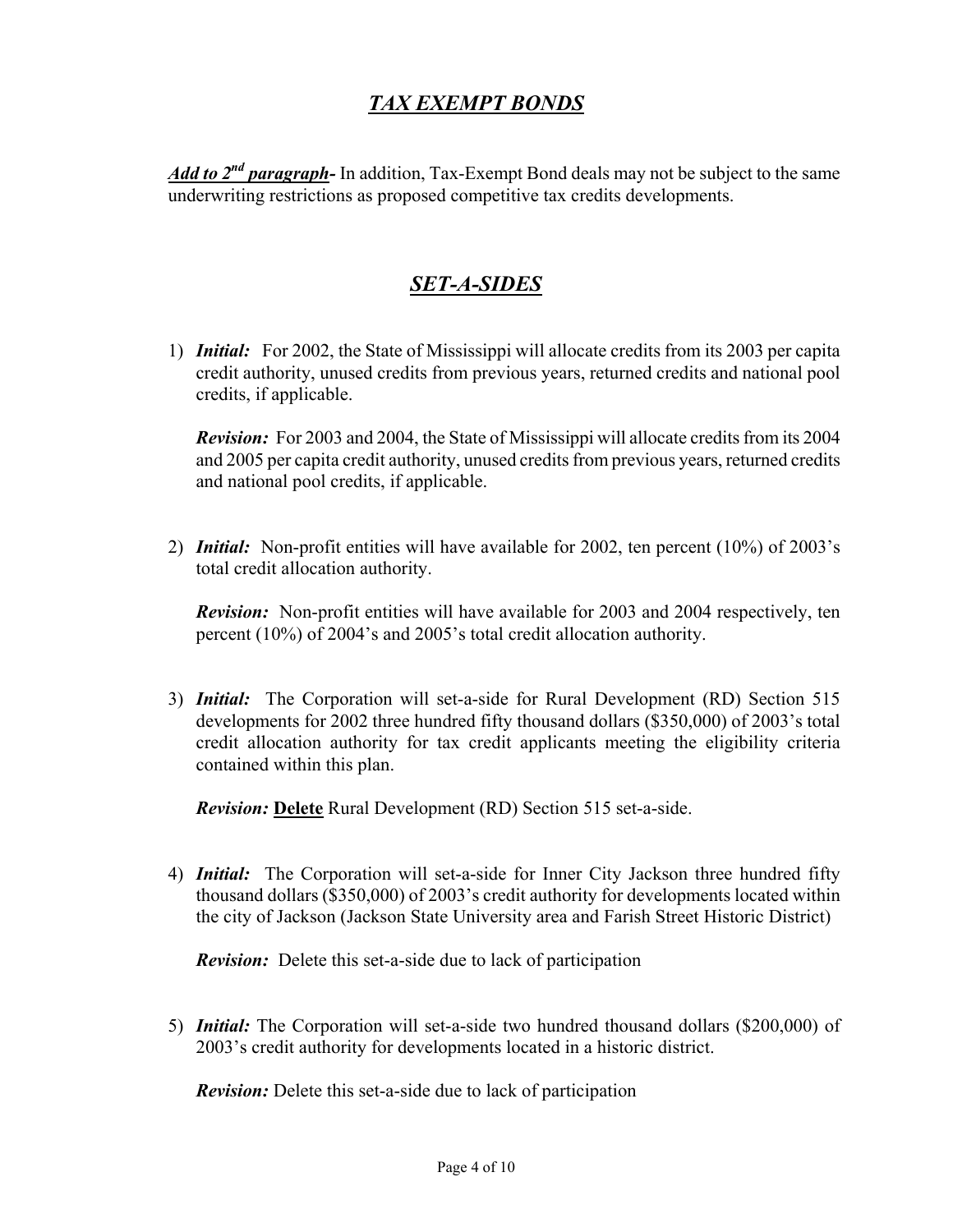6) *Initial:* The Corporation will set-a-side for Gulf Coast Urban/Hope VI three hundred fifty thousand dollars (\$350,000) of 2003's credit authority. The Gulf Coast Urban area includes the three coastal counties of Hancock, Harrison and Jackson.

 *Revision:* Delete this set-a-side.

7) *Initial:* The Corporation will set-a-side \$1,500,000 of 2003's credit authority for the Demonstration Program (My House, My Home).

*Revision:* The Corporation will set-a-side \$1,000,000 respectively of 2004's and 2005's credit authority for the Demonstration Program (My House, My Home).

- 8) **Add** The state's four Congressional Districts will each receive \$300,000 of 2004's and 2005's credit authority.
- 9) **Add** Hope VI will have a set-a-side of \$600,000 from 2004's and 2005's credit authority.

## *THRESHOLD FACTORS*

#### *Documentation of Need*

 Staff will consult with syndication community for any suggestions regarding our current market study requirements.

## *SELECTION CRITERIA*

#### 1) *Initial:* Pg. 20

The Corporation will reduce the minimum score required to seventy (70) points for acquisition/rehabilitation or rehabilitation developments that utilize federally subsidized financing and are committed to providing one hundred (100%) percent of the units set-aside for tenants at or below sixty percent (60%) of the county median gross income for forty (40) years or longer. Federally subsidized financing does not include HUD insured mortgages placed with conventional tenders at market interest rates.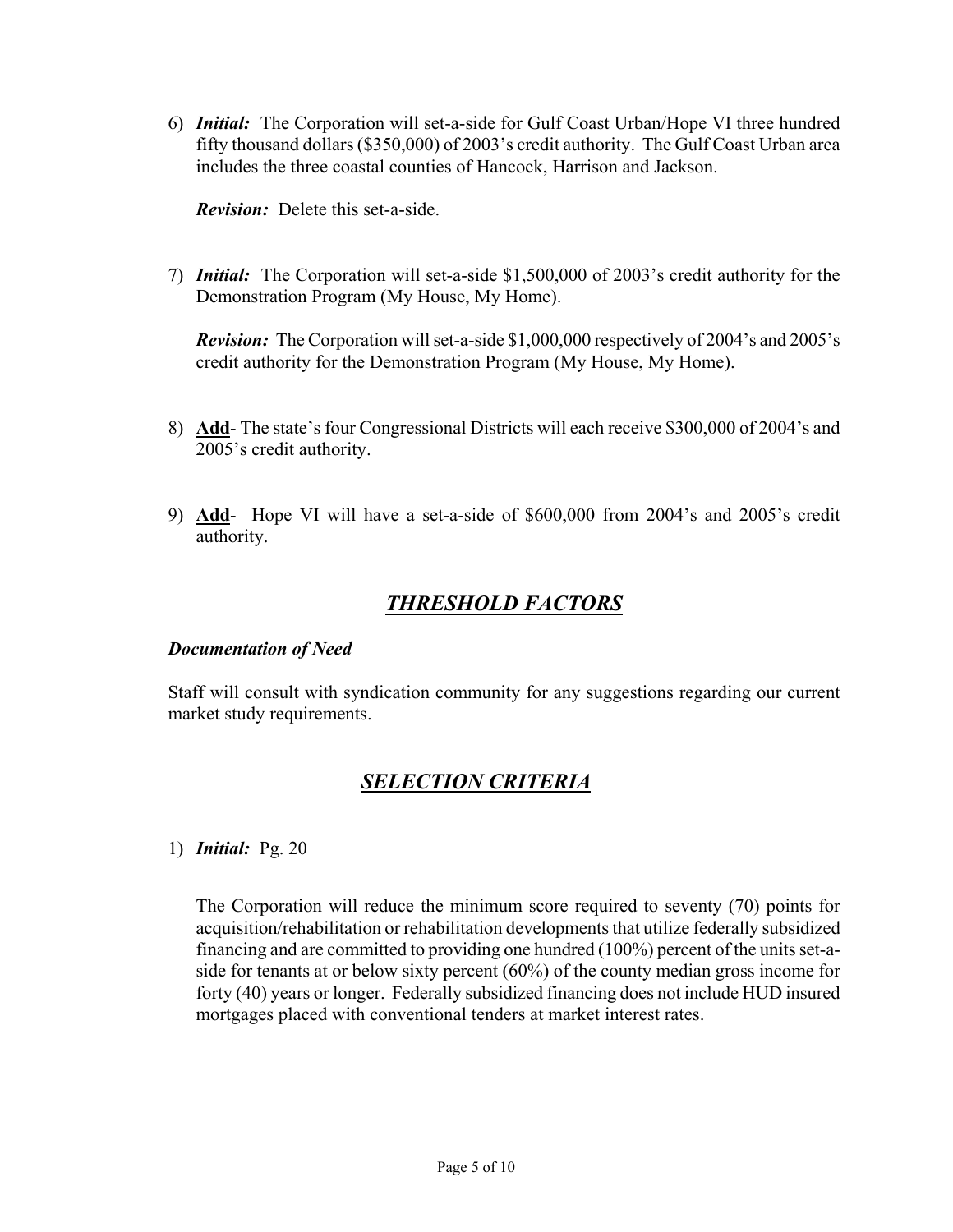*Revision:* The Corporation will reduce the minimum score required to seventy (70) points for preservation developments that are committed to providing one hundred (100%) percent of the units set-a-side for tenants at or below sixty percent (60%) of the county median gross income for forty (40) years or longer.

2) *Initial:* The applicant elects either the 20/50 or 40/60 minimum set-a-side election and either:

(*Scoring component #1)* 

- a. The development sets a side forty percent (40%) or greater of the units for persons at or below fifty percent (50%) of the Area Median Gross Income of the county where the development is located and executes an Extended Land Use Agreement committing to serve tenants at this income level for a period of forty (40) years or longer, or *10 pts.*
- b. The development sets a side at least twenty percent (20%) but less than forty percent (40%) of the units for persons at or below fifty percent (50%) of the Area Median Gross Income of the county where the development is located and executes an Extended Land Use Agreement committing to serve tenants at this income level for a period of forty (40) years or longer. *05 pts*.

#### *Revision:*

- a. The development sets a side at least twenty percent (20%) of the units for persons at or below fifty percent (50%) of the Area Median Gross Income of the county where the development is located and executes an Extended Land Use Agreement committing to serve tenants at this income level for a period of forty (40) years or longer. *10 pts*.
- 3) *Initial:* The development is located in a county where, according to the 1990 Census Report: (*Scoring Component #3)*

*Revision:* Changes will be made for this scoring component in accordance with updated census information due to be released in August 2002.

4) *Initial:* The development targets large families by including three or more bedrooms in at least twenty-five percent (25%) of its units. *10 pts. (Scoring Component #4)* 

#### **NOTE: No development is eligible for both large family and elderly points.**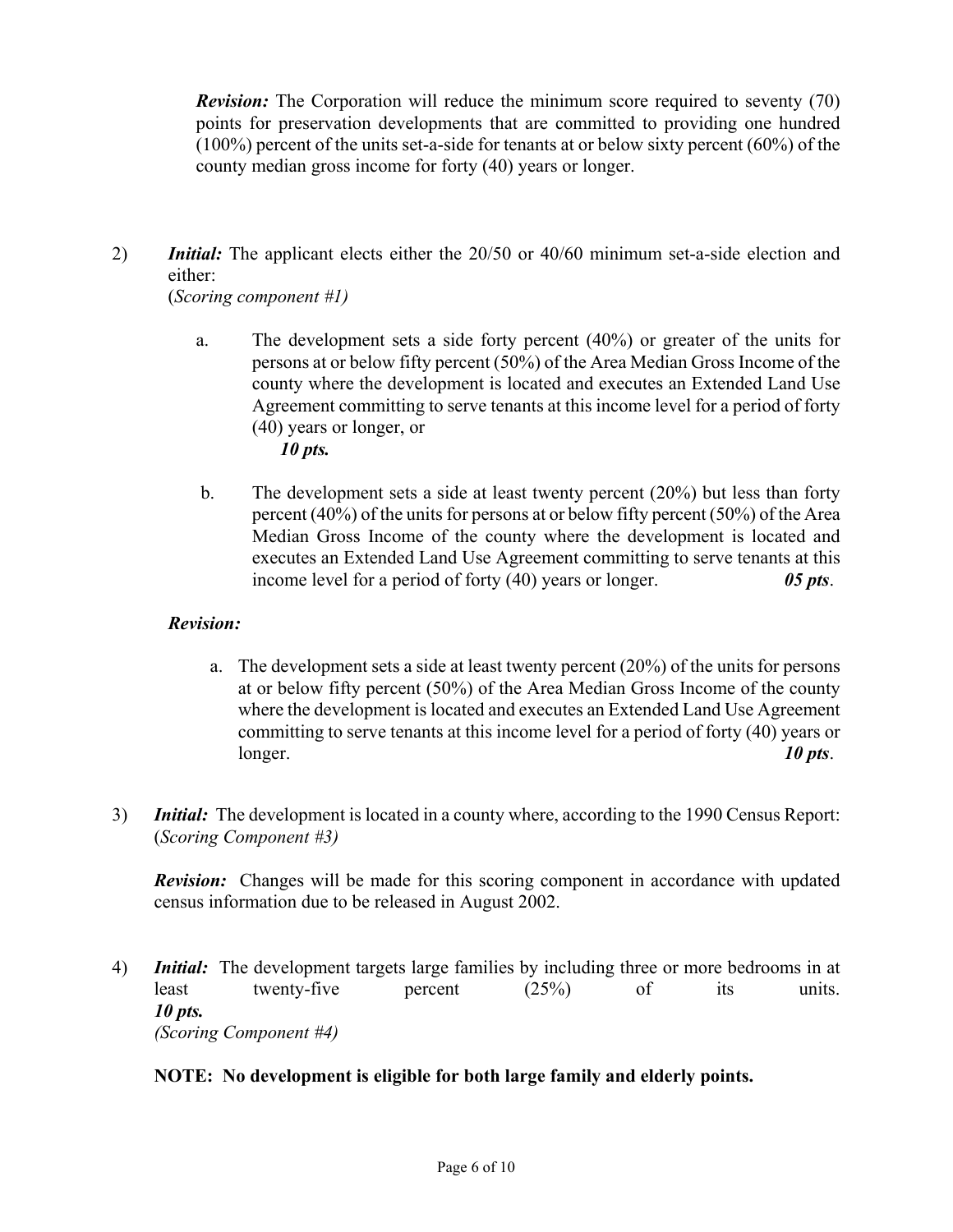*Revision:* The development targets large families by including three or more bedrooms in at least twenty-five (25%) of its units. *05 pts.* 

5) *Initial:* Development offers tenants community services in at least two (2) areas and provides at least two (2) significant amenities not otherwise required by the entity providing financing or typically present in low-income rental housing. *15 pts. (Scoring Component #5)* 

Significant Amenities

- Washer and dryer connections in individual units

#### *Revision:*

Significant Amenities

- Washer and dryer connections in individual units must have capability to service side by side units or opposite wall units.
- 6) *Initial:* The development preserves existing developments serving low income residents that would be lost due to conversion to market rate, loss of rental assistance, foreclosure or default, and mortgage prepayment. Documentation of default and endangerment of foreclosure must be provided by the permanent financing entity. *05 pts*. (*Scoring Component #7)*

*Revision:* The development preserves existing developments serving low income residents that would be lost due to conversion to market rate, loss of rental assistance, foreclosure or default, and mortgage prepayment. To be eligible, the development must be currently in danger of conversion, foreclosure, or default. Documentation of default and endangerment of foreclosure must be provided by the permanent financing entity forcing the foreclosure action. *05 pts*.

#### 7) *Development-based rental assistance 07 pts. (Scoring Component #9)*

#### *Initial:*

b. A plan which identifies which units will be set-a-side for housing assistance payments.

d. Commits to providing rental housing assistance payments for a period not less than fifteen (15) years from the placed in service date.

#### *Revision:*

b. A plan which identifies which units will be set-a-side for housing assistance payments. In determining which tenants are most eligible to receive rental assistance, first preference should be given to elderly tenants and second preference to single parent households.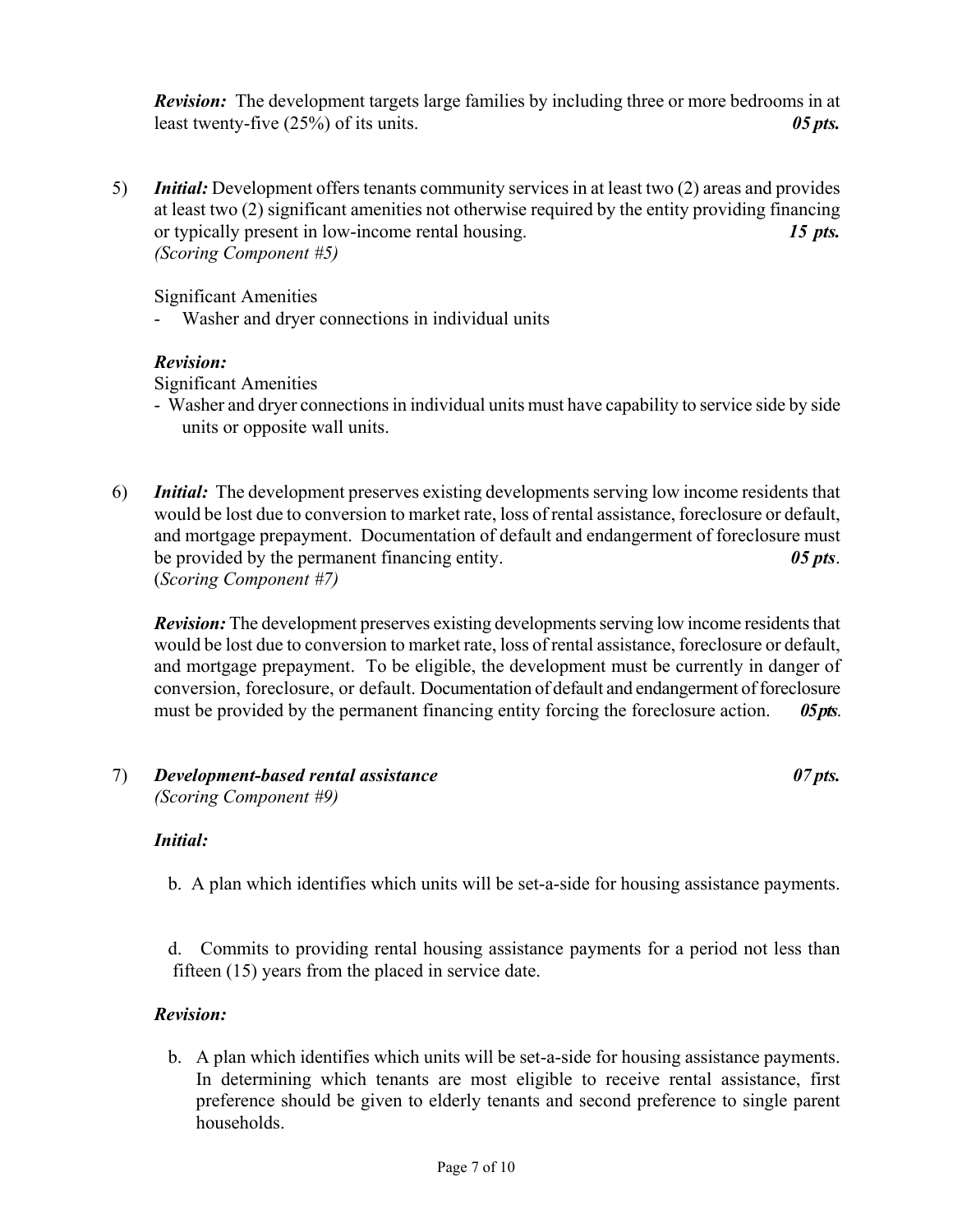d. Commits to providing rental housing assistance payments for a period not less than five (5) years from the placed in service date.

*Initial: Developments that meet all of the above but commits to providing rental assistance payments for a period not less than ten (10) years. 04 pts.*

*Revision:* Delete this portion of the scoring component

8) *Initial:* Developments that set a side 100% of its units for the elderly population age fifty five (55) or older, or developments that set a side 100% of its units for persons that meet the requirements as defined by Rural Development or the Department of Housing and Urban Development for elderly housing and accessibility for handicapped persons, and meet the following requirements. *(Scoring Component #11) 05 pts.* 

*Revision:* Delete this scoring component. Currently, MHC is exploring alternative ways to assist the elderly population. Staff is researching alternative scoring components.

9) *Community Support*: *(Scoring Component #12) 05 pts.* 

#### *Initial:*

b. Applicant must publish two (2) notices advertising the public hearing. A notice may not be published within three (3) days of the prior published notice.

#### *Revision:*

- b. Applicant must publish two (2) notices advertising the public hearing. A notice may not be published within three (3) days of the prior published notice. There must be three (3) separate days between the publication of the first and second notice. (Ex. If first notice is published on January 1 then the second notice may not be published prior to January 5. Days 2, 3,  $&4$  are not acceptable.)
- 10) *Initial:* For developments requesting consideration under the readiness criteria, the applicant must include in the tax credit application the information stated below: **10 pts.**  (*Scoring component #13)* 
	- b. Drawings depicting: *(items b-e for new construction)*

#### *Revision:*

- b. Drawings depicting: *(items b-d for new construction)*
- 11) **Add** The development is a Preservation or Hope VI development. *05 pts.*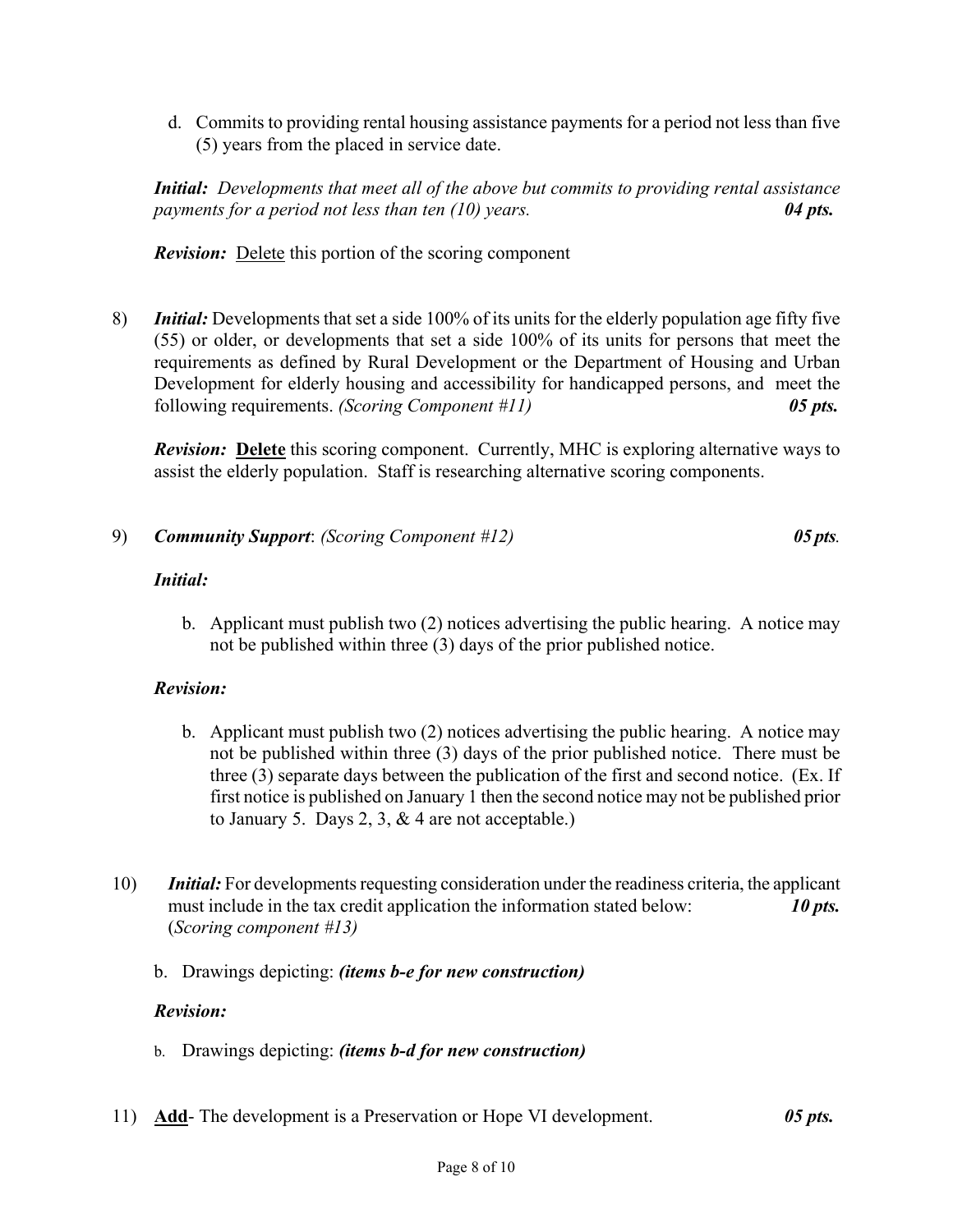*(Scoring Component # 19)* 

**Note: Developments that are eligible for points in this category will not be eligible to receive points for large family or preserving existing low income housing developments.** 

12) Pg. 30

*Initial:* 

*One (1) point will be deducted if an applicant proposes a development in an area that has received 3/> tax credit awards in the previous two (2) years. See attached tax credit recipient list for 2001 and 2002.* 

#### *Revision:*

*One (1) point will be deducted if an applicant proposes a development in an area that has received 3/> tax credit awards in the previous two (2) years. See attached tax credit recipient list for 2002 and 2003(will be updated for year 2004 to include years 2003 and 2004).* 

- Applicant Rating form will be revised to reflect all changes of the scoring components after final revisions are made.
- Readiness Criteria Checklist and Certification will be updated to reflect applicable corrections.
- Citizen Participation Process Guideline form will be revised to reflect changes under the *Community Support* scoring component.

## *APPLICATION*

- *I* Computer Support Specialist will work out any problems with the diskette.
- *II* Page 32u: *Affordable Housing Income Residential Units-* change Unit Size in Single Family to Unit Size in Square Footage.
- *III* Page 32x: *Market Residential Units-* change Unit Size in Single Family to Unit Size in Square Footage.

## *MAXIMUM COST (MC) PER UNIT*

*I Determining Maximum Cost (MC) Per Unit Formula: Pg.40* 

*Initial:*  **Rural Development (Statewide)** \$40,000.00 **Conventional Financing**